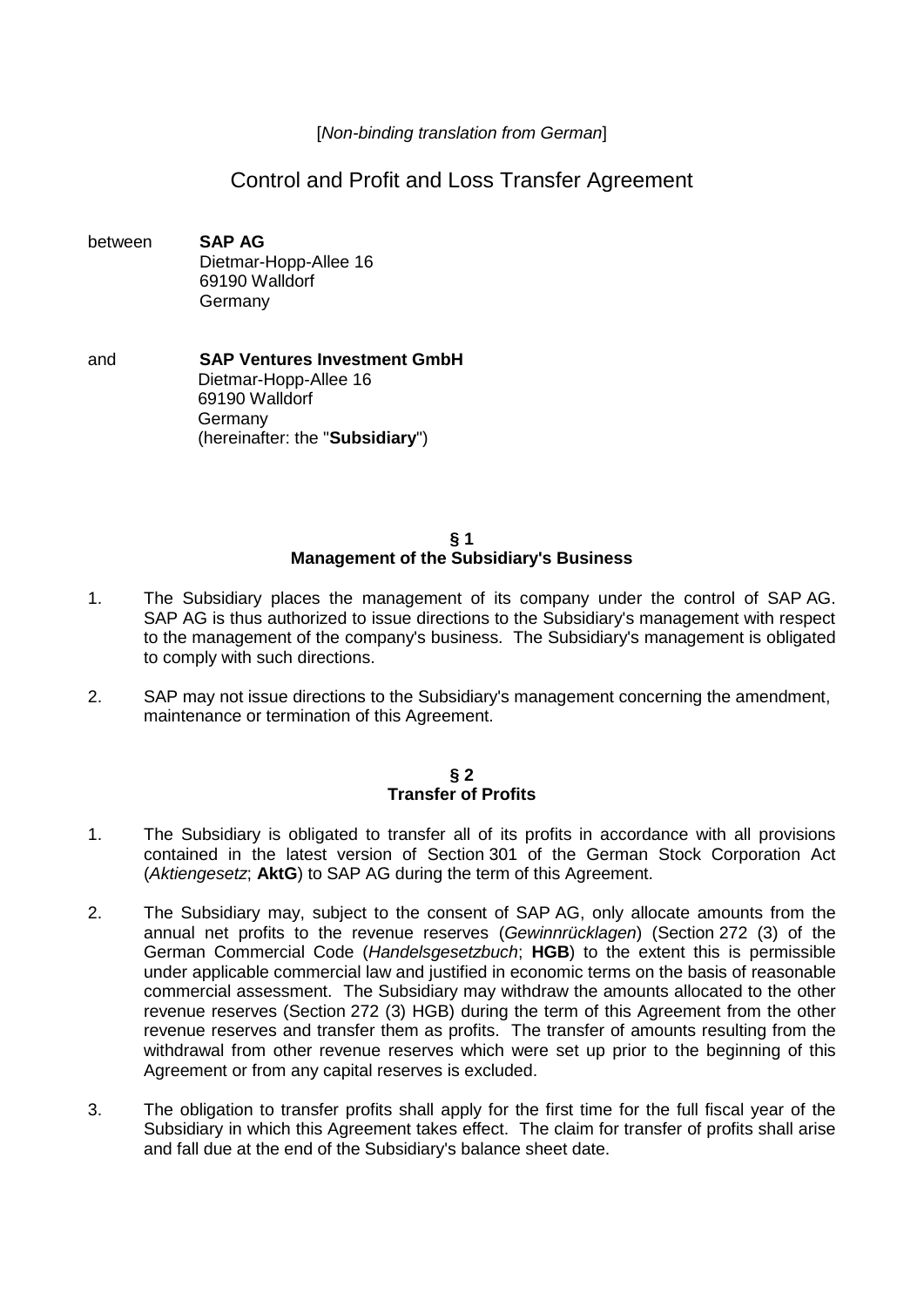## **§ 3 Assumption of Loss**

- 1. As regards the assumption of any losses, the provisions contained in the latest version of Section 302 AktG shall apply.
- 2. The obligation to assume losses shall apply for the first time for the full fiscal year of the Subsidiary in which this Agreement takes effect.

#### **§ 4 Effectiveness and Term**

- 1. The Agreement shall take effect upon registration in the commercial register of the Subsidiary. As regards Section 1, the Agreement shall apply for the period commencing with the registration of this Agreement in the commercial register of the Subsidiary. In all other cases, this Agreement shall apply with retroactive effect from the beginning of the fiscal year of the Subsidiary during which this Agreement is registered in the commercial register of the Subsidiary.
- 2. The Agreement is concluded for a fixed term of five years (*Zeitjahre*) as from its validity pursuant to paragraph 1 sentence 3. In the event that these five years expire during the current fiscal year of the Subsidiary, the minimum contractual term is extended to the end of that fiscal year pursuant to sentence 1. The Agreement thereafter continues for an indefinite period unless it is terminated in writing by giving three months' notice to the end of the calendar year, taking into account the minimum contractual term.
- 3. In addition, the Agreement may be terminated for cause (*aus wichtigem Grund*) in writing without observing any notice period. Cause is deemed to exist in particular if SAP AG ceases to hold the majority of the voting rights in the Subsidiary, SAP AG disposes of or contributes the shares in the Subsidiary, SAP AG or the Subsidiary are merged, split or liquidated or an outside shareholder holds shares in the Subsidiary within the meaning of Section 307 AktG for the first time.

## **§ 5 Final Provisions**

- 1. Should one or more provisions of this Agreement be or become invalid or impracticable or should this Agreement contain one or more gaps, the validity of the remaining provisions of this Agreement shall remain unaffected. Instead of any invalid or impracticable provision, a provision shall apply that comes as close as legally permissible to the economic result of the invalid or impracticable provision. Instead of any gap, a provision shall apply that would have been agreed by the parties in view of their economic intent if they had been aware of the gap.
- 2. For the purposes of construing individual provisions of this Agreement, the provisions contained in the latest version of Sections 14 and 17 of the German Corporate Income Tax (*Körperschaftsteuergesetz*; **KStG**) or any relevant successor provisions must be observed. To the extent that individual provisions of this Agreement conflict with Clause 3 (1), such Clause 3 (1) shall prevail over these provisions.